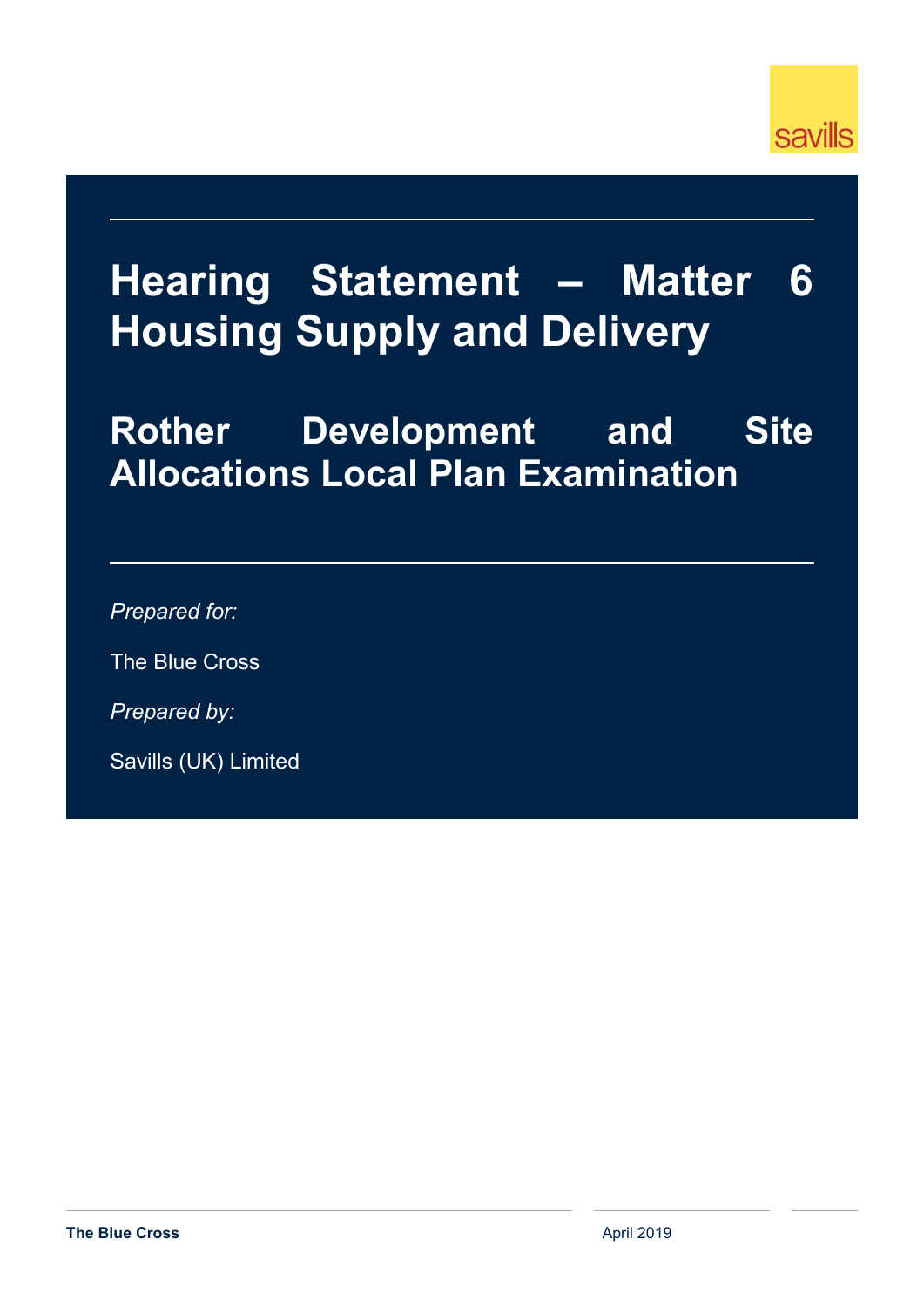

## 1. Introduction

- 1.1. This Hearing Statement is prepared and submitted by Savills on behalf of The Blue Cross in response to Matter 6 of the Inspector's Matters, Issues and Questions issued 22<sup>nd</sup> March 2019, in relation to the examination of the Rother Development and Site Allocations Local Plan (DaSA).
- 1.2. For information, The Blue Cross owns the St Francis Fields site (hereafter referred to as 'the site') in the village of Northiam and have submitted a pre-application enquiry to Rother District Council (RDC) in relation to the development of the site. Pre-application discussions with RDC are yet to be held.
- 1.3. This Hearing Statement should be considered alongside previous representations made by The Blue Cross to the Regulation 19 DaSA consultation.
- 1.4. Only questions of relevance to the site and The Blue Cross' interests are responded to here, although questions not considered to be relevant are included for completeness.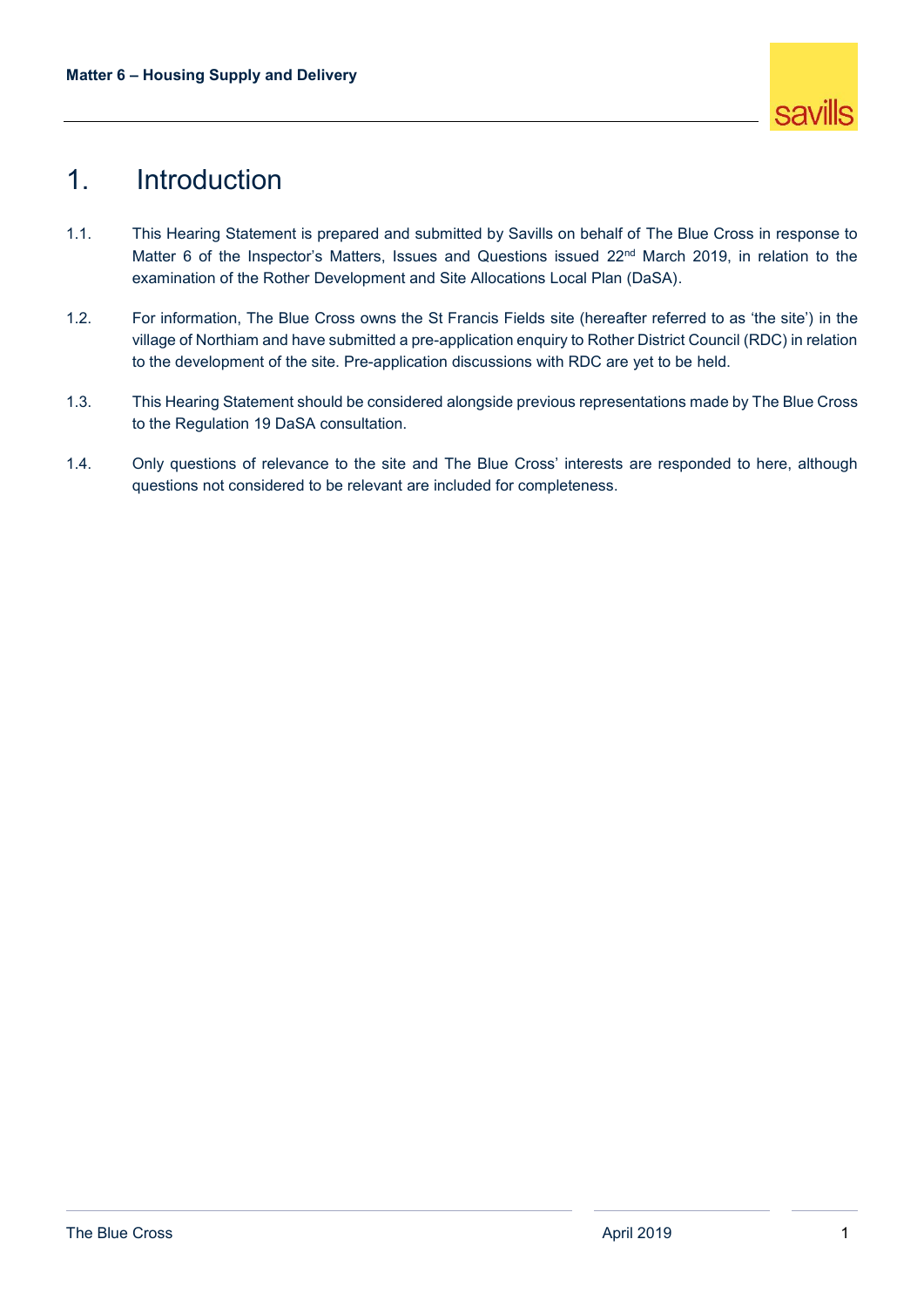## 2. Matter 6 – Housing Supply and Delivery

## **Issue: Is the overall housing supply and delivery assumptions justified, effective and in accordance with the**

### **Core Strategy?**

**Policy OVE1 Housing Supply and Delivery Pending Plans**

- **1. Will the proposed allocations and other provisions ensure that the Core Strategy requirement of at least 5,700 net additional homes over the period to 2028 will be met?**
- 2.1. The Rother Core Strategy sets a requirement for at least 5,700 net additional homes over the plan period. This requirement is carried through into policy OVE1 of the DaSA. It is important to note that the Core Strategy sets a minimum requirement, with no upper limit being defined. Paragraph 8.7 of the DaSA sets out that, in accordance with the April 2018 Housing Land Supply Position Note, 1,324 dwellings have been completed and a further 2,469 dwellings have been granted permission.
- 2.2. Paragraph 8.6 of the DaSA sets out that there is a requirement to identify sites for a further 1,574 net additional dwellings through the DaSA and Neighbourhood Plans to meet the residual Core Strategy requirement over the plan period (to 2028). Of these 1,574 dwellings, it is proposed that at least 1,029 are planned for through the DaSA, with the remainder to come forward through Neighbourhood Plans.
- 2.3. Since the production of the DaSA, a more recent Housing Land Supply Position Note which provides the position at 1st October 2018 has been published. The October Note sets out that 1,437 dwellings have been completed and 2,572 dwellings have been granted permission to date. Based on these more updated figures, a total of 4,009 dwellings have been granted permission or have been completed over the plan period to date, leaving a residual requirement of at least 1,691 dwellings.
- 2.4. Paragraph 8.7 of the DaSA also sets out that a windfall allowance of 225 dwellings and an allowance for 45 dwellings on rural exceptions sites can be applied, in line with the Core Strategy. These figures were correct as at April 2018, however the windfall allowance should be adjusted to account for the time that has elapsed since April. The October Position Statement sets out that the adjusted windfall allowance should be 203 dwellings, the rural exception allowance remains at 45 dwellings as no rural exception sites have been granted in the intervening period.
- 2.5. During the examination of the Core Strategy the Inspector set out that the housing target should be a minimum, due to a shortfall of 30 dwellings per annum (dpa) against the district's Objectively Assessed Needs (OAN). In this context, it is our view that in order to be positively prepared, consistent with national policy and to provide sufficient flexibility to ensure that this minimum is met, accounting for non-delivery of sites, the windfall allowance and rural exception sites should not be counted towards this minimum target, rather they should be factored into the housing target as a buffer, over and above the minimum requirements, to account for any inevitable shortfall. As such, we believe that the residual requirement that should be met through the DaSA and Neighbourhood Plans is 1,691 dwellings, as set out in Table 2.1 on the following page.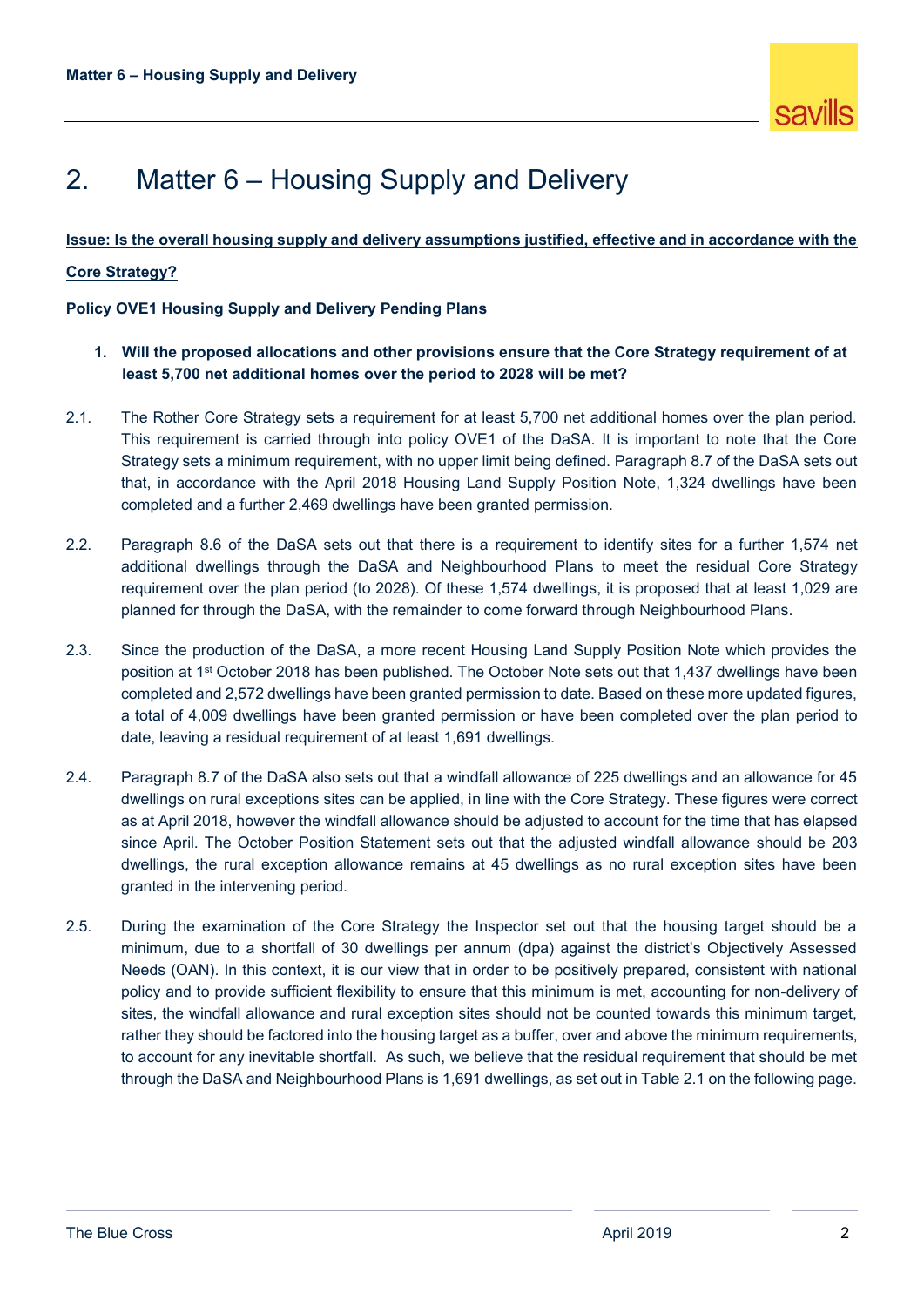| Table 2.1 – Core Strategy Residual Requirement |  |
|------------------------------------------------|--|
|------------------------------------------------|--|

| А                                                     | в                  | С               | G                                                                                            |
|-------------------------------------------------------|--------------------|-----------------|----------------------------------------------------------------------------------------------|
| <b>Core Strategy</b><br>minimum<br><b>Requirement</b> | <b>Completions</b> | <b>Consents</b> | <b>Residual Requirement</b><br>(excluding windfall and rural<br>exceptions)<br>$A - (B + C)$ |
| 5,700                                                 | 1,437              | 2,572           | 1,691                                                                                        |

- 2.6. Paragraph 8.12 of the DaSA sets out that 1,562 dwellings are allocated through the DaSA, against the DaSA target of 1,029 set out in paragraph 8.6. Paragraph 8.13 continues that 246 of these dwellings have effectively been 'double counted' as they are also included in figures for existing commitments, and therefore should be removed from the total to arrive at the net capacity of 'new' sites allocated through the DaSA. A total net capacity of 'new' sites is provided at the end of paragraph 8.13 of 1,381 homes, however this figure is incorrect. The number of total dwellings allocated through the DaSA of 1,562, minus the 246 'double counted' units equates to 1,316 dwellings on 'new sites' to be allocated through the DaSA.
- 2.7. In addition to this, we note that 24 dwellings recently granted permission comprise the BEX7 allocation, as such an additional 24 units have been double counted, resulting in a total 'new' provision of 1,292 units.
- 2.8. This is set out clearly in Table 2.2 below.

| A                                                    | B                                                         | D                                                               | C.                                                          | Е                                                                                                                     | F                                                                                     |                                                                       |
|------------------------------------------------------|-----------------------------------------------------------|-----------------------------------------------------------------|-------------------------------------------------------------|-----------------------------------------------------------------------------------------------------------------------|---------------------------------------------------------------------------------------|-----------------------------------------------------------------------|
| <b>Dwellings</b><br>allocated<br>through<br>the DaSA | <b>'Double</b><br>Counted'<br>units (as per<br>para 8.13) | <b>Net Provision</b><br>of 'new' sites<br>(as per para<br>8.13) | <b>Actual net</b><br>provision of<br>new sites<br>$(A - B)$ | <b>Difference</b><br>between<br>calculated<br>net provision<br>and stated<br>net provision<br>(para 3.13<br>$(D - C)$ | <b>Additional</b><br><b>double</b><br>counted'<br><b>sites</b><br>(October<br>update) | Up to date<br>net<br>provision<br>of new<br><b>sites</b><br>$(C - F)$ |
| 1,562                                                | 246                                                       | 1,381                                                           | 1,316                                                       | 71                                                                                                                    | 24                                                                                    | 1,292                                                                 |

### Table 2.2 – DaSA Provision

- 2.9. Taking into account the factors above, we consider that the DaSA and Neighbourhood Plans should provide at least 1,691 dwellings, the DaSA provides for 1,292 'new' dwellings and therefore a shortfall of 399 dwellings will remain against the Core Strategy target, over the plan period, should the DaSA be adopted as currently drafted.
- 2.10. Neighbourhood Plans of course, are also likely to contribute towards meeting the district's housing target, the anticipated contribution of Neighbourhood Plans is set out below.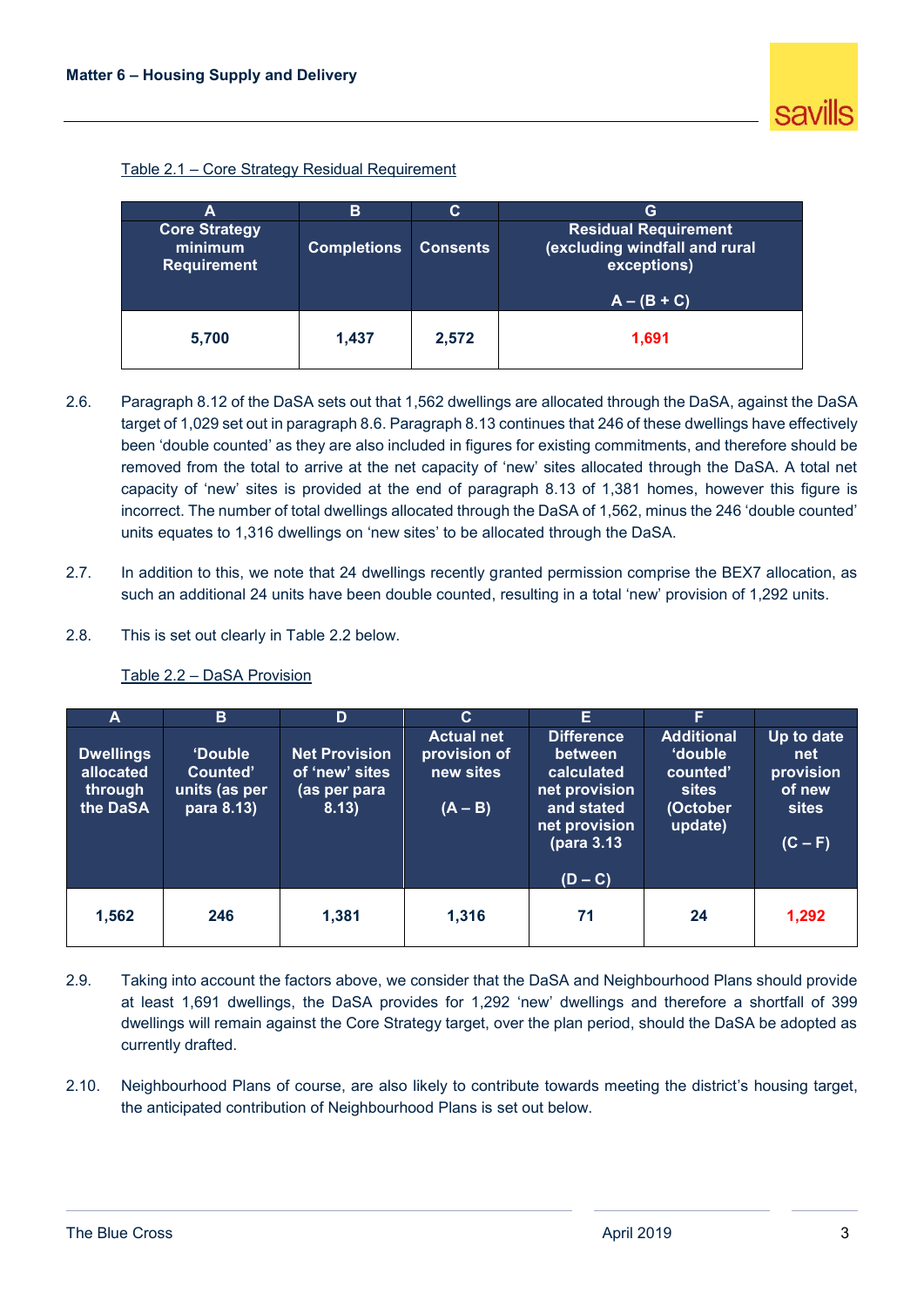- 2.11. RDC anticipate that Neighbourhood Plans will make up the shortfall against the residual Core Strategy target, which as demonstrated previously is 399 dwellings. Paragraph 8.10 of the DaSA identifies that only two Neighbourhood Plans have been made, for the settlements of Seddlescombe and Salehurst and Robertsbridge. A further three Neighbourhood Plans are at examination, these are for Rye, Ticehurst and Crowhurst, and a further four Neighbourhood Plans are being prepared for Battle, Burwash, Etchingham and Hurst Green.
- 2.12. The stages of each Neighbourhood Plan and the proposed housing allocations are set out in Table 2.3 below.

| <b>Neighbourhood Plan</b>   | <b>Stage</b>       | <b>Total Housing</b><br><b>Allocations</b> |
|-----------------------------|--------------------|--------------------------------------------|
| Seddlescombe                | Made               | $34 - 39*$                                 |
| Salehurst and Robertsbridge | Made               | $41 - 50*$                                 |
| Rye                         | Examination        | $107 - 152*$                               |
| <b>Ticehurst</b>            | Examination        | $25*$                                      |
| Crowhurst                   | Examination        | $30*$                                      |
| <b>Hurst Green</b>          | <b>Drafting</b>    | <b>Unknown</b>                             |
| <b>Battle</b>               | Evidence gathering | <b>Unknown</b>                             |
| <b>Burwash</b>              | Evidence gathering | <b>Unknown</b>                             |
| Etchingham                  | Evidence gathering | <b>Unknown</b>                             |
| <b>Total</b>                | 237 - 296          |                                            |

Table 2.3: Neighbourhood Plan Allocations

*\*Figures taken from RDC's Housing Land Supply Position Statement October 2018 and Inspector's Findings into Neighbourhood Plans*

- 2.13. As can be seen, Neighbourhood Plans are likely to account for between 237 and 296 additional dwellings over the Plan period, although it is noted that three of these Neighbourhood Plan are at examination and therefore there is no guarantee that they will deliver the proposed quantum of housing. If the lower estimate of 237 is taken, assuming that the three plans at examination are Made, the DaSA and Neighbourhood Plans would provide for an additional 1,529 dwellings over the plan period, this is against a residual Core Strategy target of 1,691 dwellings (assuming windfall and rural exception sites are excluded). As such a shortfall against the residual Core Strategy target of 162 dwellings will remain.
- 2.14. In light of this, it is not considered that the DaSA and other provisions (such as Neighbourhood Plans) will ensure that the minimum Core Strategy requirement of at least 5,700 dwellings will be met and therefore the DaSA is not considered to be positively prepared or consistent with national policy.
- 2.15. In addition, it is noted that the Housing Land Supply Position Statement as of October 2018 sets out the housing trajectory for the district over the reminder of the plan period. This trajectory shows a provision of just 2,084 dwellings over the next five years against a target of 2,692 (adjusted for previous under delivery and to include a 20% buffer in line with the HDT), with the majority of provision over the plan period weighted towards the last five years of the plan. Based on this trajectory, following the adoption of the DaSA, RDC will still not be able to demonstrate a five year supply of housing land, with projections as of October 2018 showing a supply of just 3.9 years. This is clearly not sound planning as it would not promote plan-led development within the district, would not be positively prepared, effective or consistent with national policy.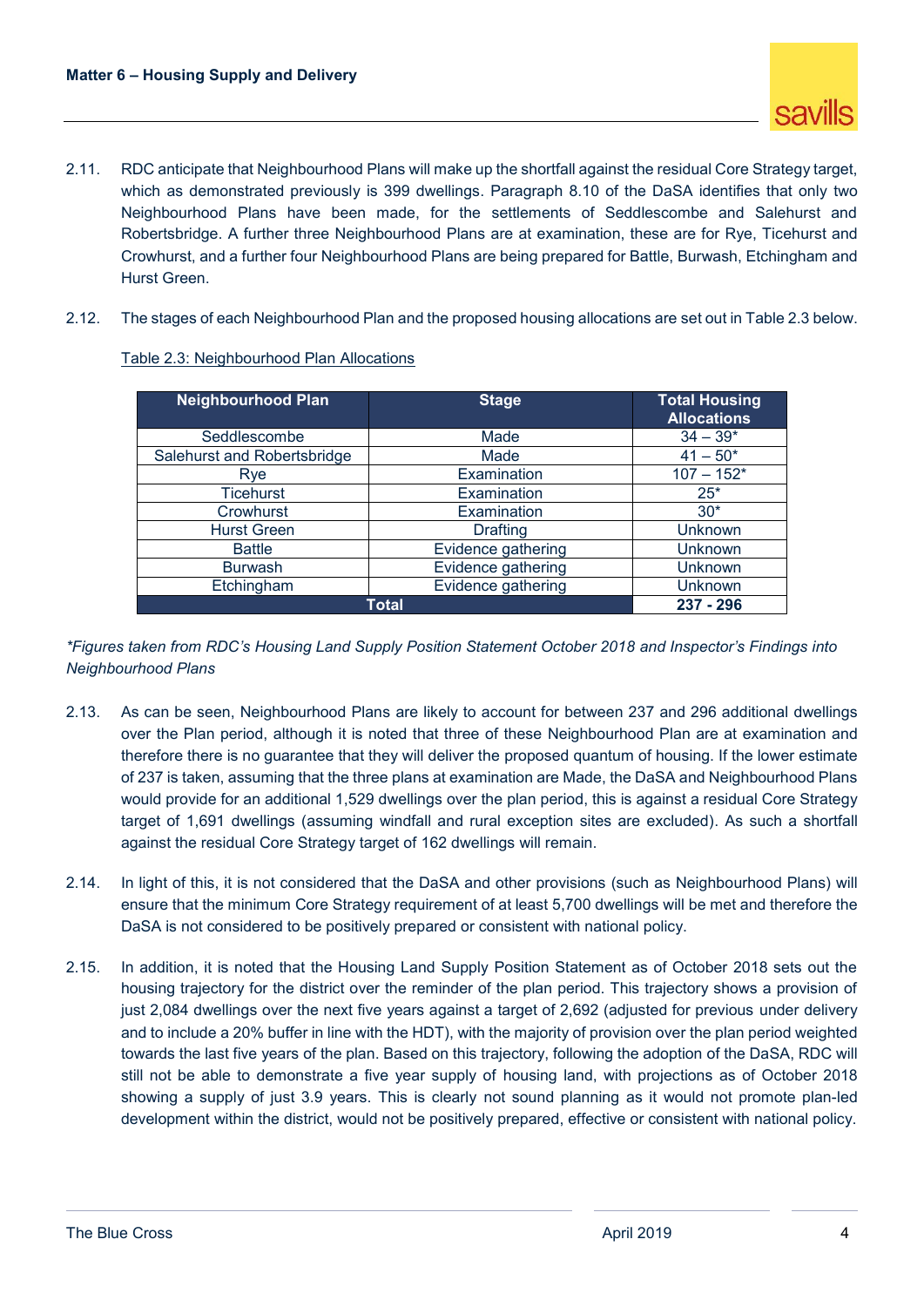- 2.16. In light of this it is clear that additional suitable sites (including the St Francis Fields site) should be allocated through the DaSA that could be brought forward in the next five years so that, post adoption of the DaSA RDC are able to demonstrate a five year supply of housing land.
- 2.17. It is also directly relevant that, although the DaSA is required to conform to the housing requirements set out in the Core Strategy, the Core Strategy will become out of date in September 2019.
- 2.18. In accordance with Paragraph 73 of the NPPF:

*"Local planning authorities should identify and update annually a supply of specific deliverable sites sufficient to provide a minimum of five years' worth of housing against their housing requirement set out in adopted strategic policies, or against their local housing need where the strategic policies are more than five years old".*

- 2.19. Therefore, in September 2019, RDC's housing target is likely to increase from the 335 dpa set through the Core Strategy to the local housing need target of 469 dpa (based on the 2014 household projections). In addition, we are aware that affordability ratios have recently been updated. Based on Savills' calculations, the effect of these updates will be to increase RDC's housing need to 803 dpa, whilst it is noted that a 40% cap on the existing housing target will be applied and therefore Rother's target will remain at 469 dpa, it is clear that the need in the district is far greater.
- 2.20. It is acknowledged that the DaSA should conform to the Core Strategy, and therefore the housing targets that are set therein, however the increase in RDC's housing target and dramatic increase in need likely to take place in the coming months should not be ignored. As a result of this imminent increase in RDC's housing target, it is even more important that the minimum Core Strategy target is met through the DaSA, with sufficient flexibility for non-delivery of sites, to ensure that the housing needs of the district are met and to allow for the impending significant uplift in housing need in the district.
- 2.21. In addition, it is relevant that the recently published Housing Delivery Test (HDT) measure indicates that RDC have consistently under-delivered against their Core Strategy housing requirement for the past three years, delivering just 697 dwellings against a target of 1,008 dwellings, a rate of 69%. In light of this under-delivery, it is even more important that sites allocated through the DaSA meet the minimum Core Strategy requirement to allow for future under-delivery and the non-implementation / completion of sites, for which there is a clear trend within the district.
- 2.22. Accounting for the considerations above, it is evident that the DaSA and Neighbourhood Plans should make provision for at least the residual requirement of 1,691 dwellings. Rother have persistently under-delivered housing as set out in the HDT measure, Rother's housing target will increase by circa 134 dpa from September 2019 onwards and it is unlikely that all allocated or permitted sites will come forward as planned. Windfall and rural exception sites could go some way to providing a suitable buffer to account for these considerations and provide flexibility over and above the minimum Core Strategy requirement, but should not be relied upon to meet the minimum residual Core Strategy requirement.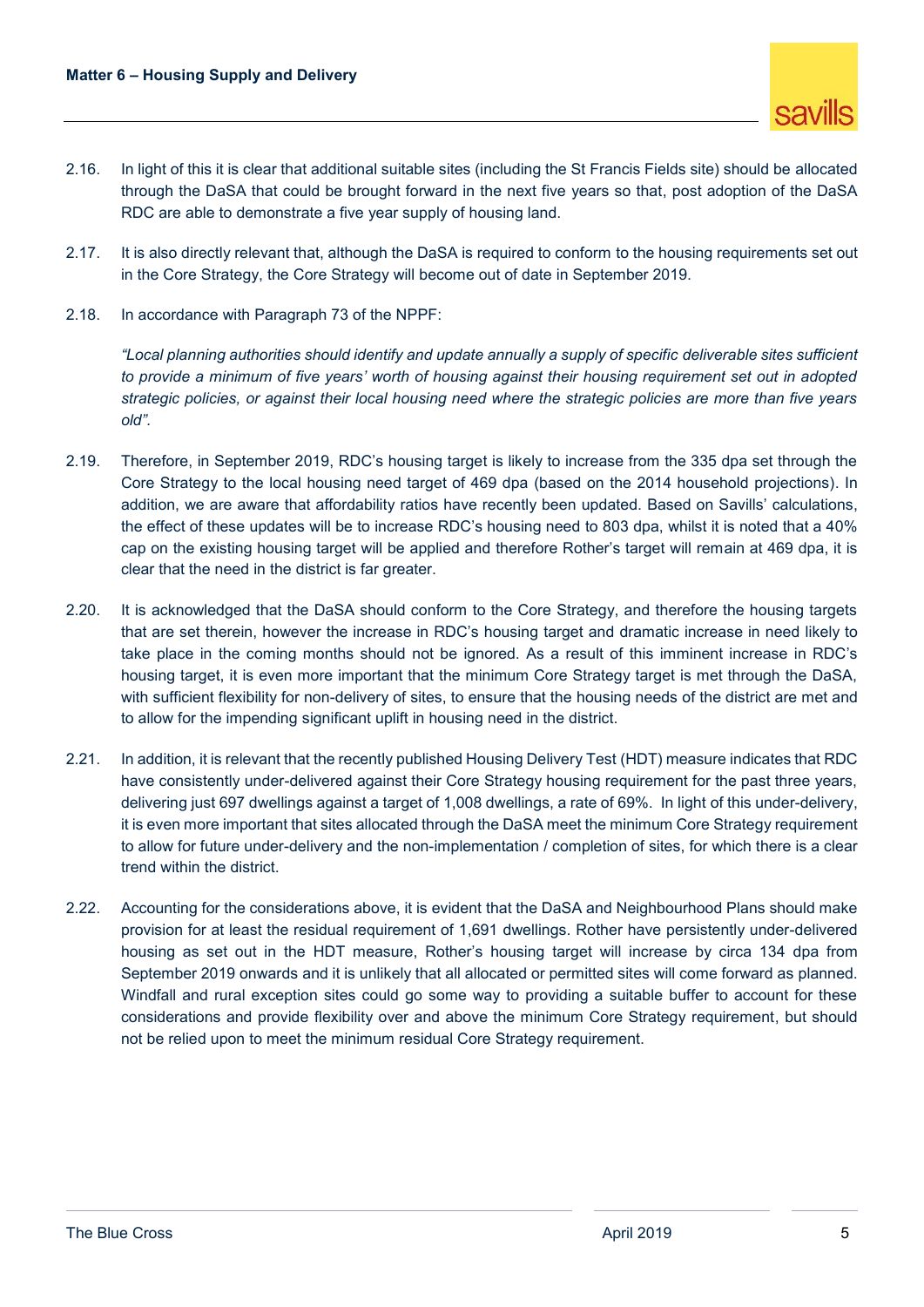- 2.23. Consequently, based on the DaSA allocation of 1,292 'new' dwellings and the Neighbourhood Plan provision of 237 dwellings, a shortfall against the residual Core Strategy target of 1,691 dwellings of 162 dwellings will remain (excluding windfall and rural exception sites). Therefore, as a minimum, additional sites to deliver a further 162 dwellings should be allocated through the DaSA in order to ensure that it is positively prepared, provides sufficient flexibility for the considerations outlined previously, and is consistent with national policy.
- 2.24. Furthermore, the proposed housing trajectory set out by RDC in the latest Housing Land Supply Position Statement, demonstrates that post adoption the DaSA would not provide sufficient site for RDC to demonstrate a five year housing land supply. This is not sound planning as it is not justified, effective, positively prepared or consistent with national policy, consequently, additional sites should be allocated that can be brought forward in the next five years, to ensure that RDC can demonstrate a five year housing land supply and therefore that the plan is sound.

## **2. Is the proportional split of site and expected provision between areas of the borough consistent with the targets, strategic objectives and spatial policies of the Core Strategy?**

- 2.25. The proportional split of sites between areas of the district is considered to be broadly consistent with the strategic objectives and spatial policies of the Core Strategy, according with the spatial distribution of sites set out in Figure 8 of the Core Strategy and broadly according with the distribution of rural housing set out in Figure 12 of the Core Strategy. It is considered that a greater number of dwellings should be allocated to provide the necessary flexibility. Specifically a greater number of units should be attributed to the village of Northiam. Northiam is identified as a Local Service village in the Core Strategy, however it is comparable in size and range of services offered to the two Rural Service Villages of Robertsbridge and Ticehurst.
- 2.26. This is, in part reflected in the housing target for Northiam which is greater than many of the other Local Service villages, however given the size of the village, the facilities it offers and the availability of suitable brownfield sites, such as St Francis Fields, which, if developed would contribute towards the strategic objective of the Core Strategy to meet local needs, support rural economies and achieve a sustainable pattern of development, it is considered that additional sites should be allocated within the village.

## **3. Are the assumptions for the contribution of small sites in Figure 16 reasonable and justified by the evidence?**

- 2.27. The assumptions for small site contributions in the period 01/04/23 to 31/03/2028, as set out in the small site windfall column of Figure 16 of the DaSA appear to be justified by the evidence and therefore are not disputed.
- 2.28. Notwithstanding this, a reliance on a windfall allowance which, although justified cannot be guaranteed to meet the minimum Core Strategy requirement is not considered to be a sufficiently robust approach. Rather, as set out previously in this Statement, we suggest that the windfall allowance should be utilised only as a buffer, over and above the minimum residual Core Strategy requirement, should allocated sites, or Neighbourhood Plans not come forward as expected. The use of the windfall allowance for such a purpose would provide a greater degree of certainty that the minimum Core Strategy target of at least 5,700 dwellings over the plan period will be met, and will therefore help to ensure a positively prepare plan that is consistent with national policy.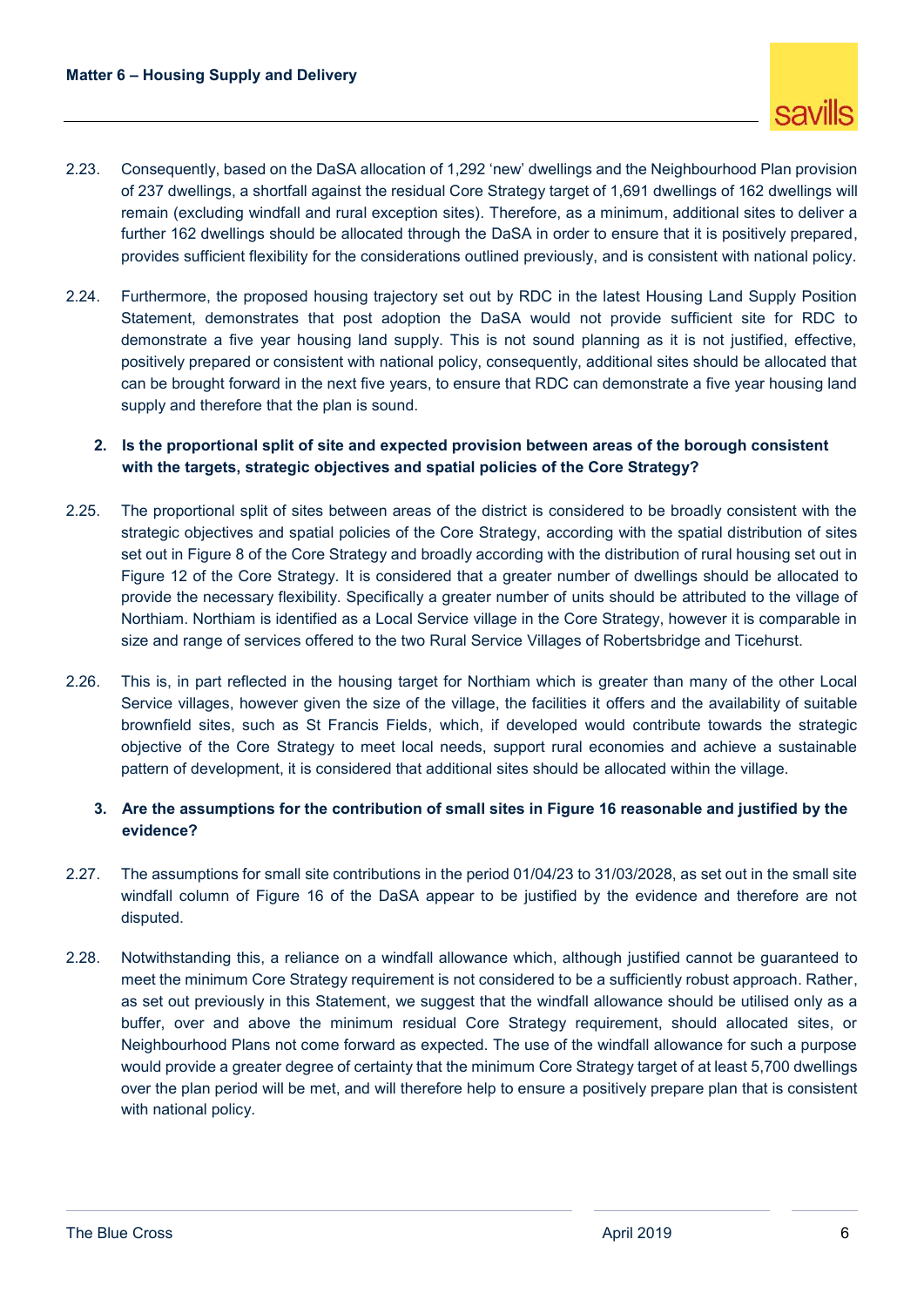- **4. Are the assumptions for the delivery of sites with planning permission by 2028 justified? In Particular in Bexhill large sites such as Worsham Farm and Preston Hall Farm have yet to commence according to the Housing Land Supply Document of October 2019, yet have capacity for nearly 1,300 dwellings?**
- 2.29. The Blue Cross do not have any comments in relation to this question.
	- **5. Does the residual requirement for Battle of 475-500 dwellings exclude the Rother District Plan 2006 allocated site of Blackfriars?**
- 2.30. The Blue Cross do not have any comments in relation to this question.
	- **6. Are there sufficient safeguards and provisions in place in the policy to ensure that the requirement would be met if the preparation of and making of neighbourhood plans delayed or frustrated?**
- 2.31. As set out previously in this Statement, we do not believe that sufficient allocations have been made through the DaSA to ensure that the minimum Core Strategy requirement will be met.
- 2.32. Two Neighbourhood Plans (Seddlescombe and Salehurst and Robertsbridge) make site allocations and have been adopted, a further three Neighbourhood Plans (Rye, Ticehurst and Crowhurst) which make allocations are at examination, and therefore a degree of certainty with regard to the housing numbers that these plans allocate can be applied. The contribution that these Neighbourhood Plans are likely to make towards housing in the district is set out in Table 2.3 previously, totalling between 237 – 296 dwellings. However, a further four Neighbourhood Plans are at the initial stages of preparation, and no indication has been provided as to whether they will allocated sites or how many sites they will allocate, if they seek to do so. As such, no reliance can be placed on delivery from these Neighbourhood Plans. Therefore, if a conservative estimate is taken, the delivery of only 237 dwellings can be relied upon through Neighbourhood Plans.
- 2.33. As set out previously in this statement, when this is added to the allocation of 'new' sites through the DaSA, which total 1,292 dwellings, a degree of certainty is only provided for 1,529 dwellings, this is against a residual Core Strategy target of 1,691 dwellings (excluding windfall and rural exception sites). As such a shortfall against the residual Core Strategy requirement of 162 dwellings will remain, this is clearly not a sound approach and will not ensure that the residual requirement is met, especially if the making of Neighbourhood Plans is delayed or frustrated.
- 2.34. It is our view that, as the Core Strategy target is a minimum, in order to be consistent with it, and to ensure that sufficient flexibility is built into the DaSA for the non-delivery of sites, delays to Neighbourhood Plans, the imminent uplift in Rother's housing need and the previous under-delivery of housing in the district, allocations for at least the full residual target of 1,691 dwellings should be made.
- 2.35. It is accepted that 1,529 dwellings are likely to be provided for through the DaSA allocations and advanced Neighbourhood Plans and therefore at least a further 162 dwellings should be allocated though the DaSA. This would provide a sufficiently robust figure with windfall allowance and rural exceptions sites, which are expected to total 248 dwellings but which cannot be guaranteed, to be used as a buffer to ensure that the residual Core Strategy requirement is met in the event that the development of site allocations and Neighbourhood Plans do not come forward as anticipated.